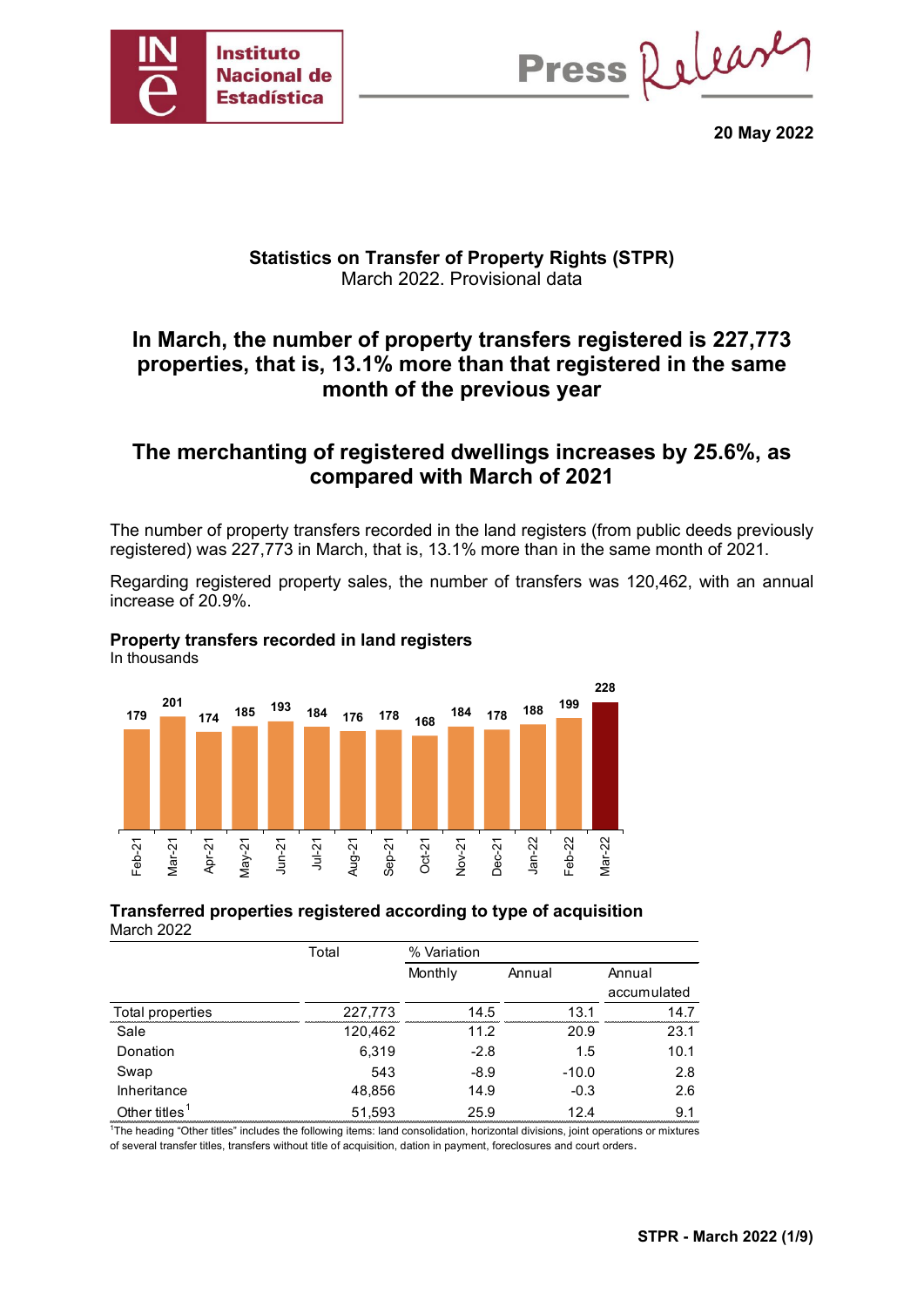#### **Sales recorded in land registers**

Release

86.4% of registered sales in March corresponded to urban properties and 13.6% to rustic properties. Among urban properties, 56.9% were housing sales.

In March, the number of rustic property sales increased by 9.5% in the annual rate, while there was a 22.9% decrease for urban properties. Within the latter, housing sales recorded an annual increase of 25.6%.

#### **Sales registered by property type**

March 2022

**Press** 

|                          | Total   | Percentage | % Variation |        |             |  |
|--------------------------|---------|------------|-------------|--------|-------------|--|
|                          |         |            | Monthly     | Annual | Annual      |  |
|                          |         |            |             |        | accumulated |  |
| <b>TOTAL</b>             | 120,462 |            | 11.2        | 20.9   | 23.1        |  |
| Urban properties         | 104.084 | 86.4       | 10.7        | 22.9   | 25.1        |  |
| - Dwellings              | 59,272  | 56.9       | 10.5        | 25.6   | 26.7        |  |
| - Other urban properties | 44,812  | 43.1       | 10.9        | 19.5   | 23.0        |  |
| Rustic properties        | 16,378  | 13.6       | 14.9        | 9.5    | 11.1        |  |

#### **Trend in monthly rate**

In order to contribute to the analysis and interpretation of the data, the following chart shows the variation in the number of hosing sales between the months of February and March in the last five years. In 2022, the monthly rate was 10.5%, that is, 1.4 points more than the previous year.

#### **Monthly rate of the number of housing sales**

Variation in March over February of the same year. Percentage

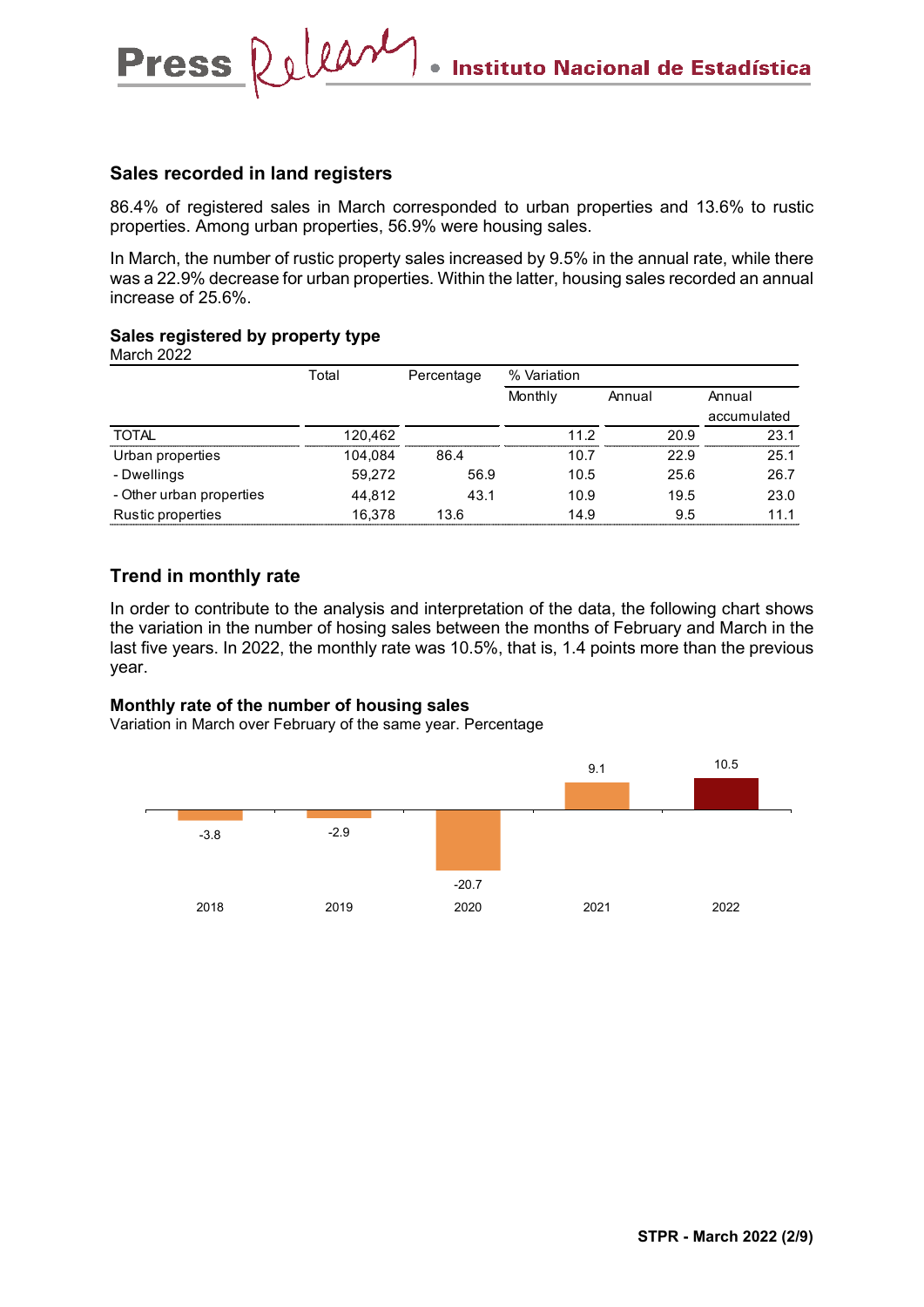#### **Registered housing sales, by protection system and status**

92.1% of dwellings transferred by sale in March were free-market dwellings and 7.9% were protected dwellings.

In annual terms, the number of free dwellings transferred by sale increased by 26.5%, and that of protected dwellings by 15.6%.

19.4% of the dwellings transferred by sale in March were new, and 80.6% were used.

The number of new home transactions rose 15.7% compared to March 2021 and that of used homes 28.3%.

#### **Number of registered housing sales**

Press Release

March 2022

|              | Total  | Percentage | % Variation |        |             |
|--------------|--------|------------|-------------|--------|-------------|
|              |        |            | Monthly     | Annual | Annual      |
|              |        |            |             |        | accumulated |
| <b>TOTAL</b> | 59,272 |            | 10.5        | 25.6   | 26.7        |
| Free         | 54,614 | 92.1       | 10.6        | 26.5   | 28.2        |
| Protected    | 4,658  | 7.9        | 9.5         | 15.6   | 12.1        |
| ТОТАІ        | 59,272 |            | 10.5        | 25.6   | 26.7        |
| <b>New</b>   | 11,510 | 19.4       | 5.4         | 15.7   | 13.9        |
| Used         | 47,762 | 80.6       | 11.8        | 28.3   | 30.3        |

#### **Number of registered housing sales**

In thousands



#### **Registered housing sales, according to transferor and owner**

Home sales made between natural persons accounted for 69.2% of the total home sales taking place in March 2022.

#### **Registered housing sales percentage, according to transferor and owner** March 2022

|                |                | Percentage | %Variation |        |
|----------------|----------------|------------|------------|--------|
| Transferor     | Owner          |            | Monthly    | Annual |
| Natural person | Natural person | 69.2       | 3.6        |        |
| Natural person | Legal entity   |            | -24        | 79     |
| Legal entity   | Natural person | 21.2       | $-3.6$     | -86    |
| Legal entity   | Legal entity   | 5.5        | -214       | 12 2   |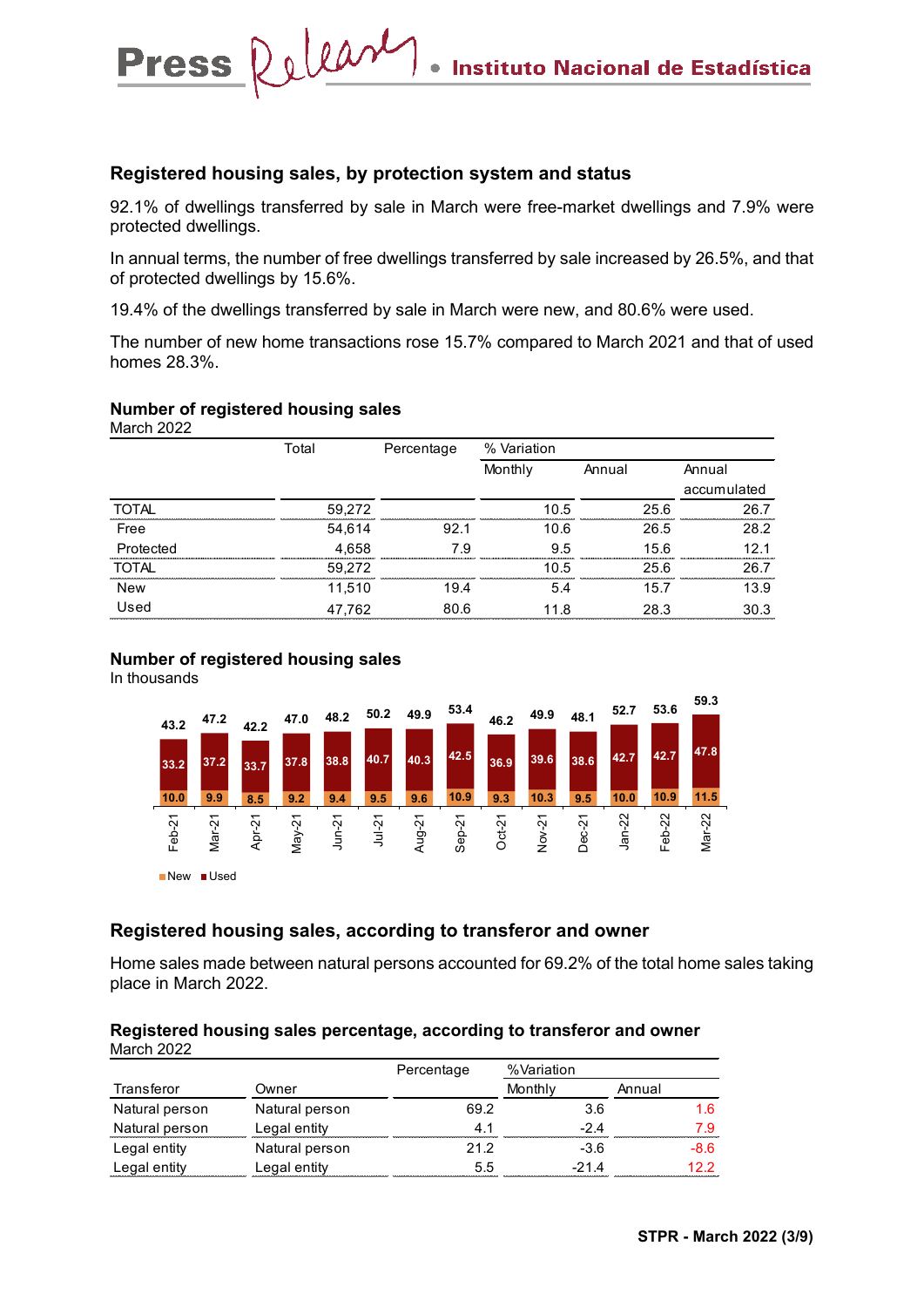#### **Results by Autonomous Community**

Press Releary

In March, the total number of property transfers recorded in the land registers per 100,000 inhabitants<sup>1</sup> reached its highest values in La Rioja (966), Castilla y León (954) and Aragón (867).

Illes Balears (35.1%), Andalucia (27.3%) and Comunitat Valenciana (25.4%) registered the highest annual variation rates.

In turn, Cantabria (-11.0%), Comunidad Foral de Navarra (-8.3%) and La Rioja (-8.2%), registered the lowest rates.

As regards registered housing sales, the Autonomous Communities with the highest number of transfers per 100,000 inhabitants<sup>1</sup> were Comunitat Valenciana (213), Illes Balears (197) and Andalucia (182).

#### **Properties transferred by Autonomous Community**

March 2022

|                             | Total property transfers recorded in |                       |                          | Registered housing sales |                       |                          |
|-----------------------------|--------------------------------------|-----------------------|--------------------------|--------------------------|-----------------------|--------------------------|
|                             | the registries                       |                       |                          |                          |                       |                          |
|                             | Number                               | % Annual<br>variation | Number per<br>hundred    | Number                   | % Annual<br>variation | Number per<br>hundred    |
|                             |                                      |                       | thousand                 |                          |                       | thousand                 |
|                             |                                      |                       | inhabitants <sup>1</sup> |                          |                       | inhabitants <sup>1</sup> |
| <b>TOTAL</b>                | 227,773                              | 13.1                  | 606                      | 59,272                   | 25.6                  | 158                      |
| Andalucía                   | 39,846                               | 27.3                  | 593                      | 12,248                   | 37.1                  | 182                      |
| Aragón                      | 8,986                                | 14.8                  | 867                      | 1,470                    | 22.5                  | 142                      |
| Asturias, Principado de     | 5,458                                | 18.9                  | 659                      | 1,068                    | 31.2                  | 129                      |
| Balears, Illes              | 7,401                                | 35.1                  | 755                      | 1,933                    | 99.5                  | 197                      |
| Canarias                    | 6,858                                | 17.0                  | 371                      | 2,332                    | 33.0                  | 126                      |
| Cantabria                   | 2.905                                | $-11.0$               | 619                      | 700                      | 6.5                   | 149                      |
| Castilla y León             | 18,220                               | 12.7                  | 954                      | 2,666                    | 32.6                  | 140                      |
| Castilla - La Mancha        | 13,715                               | 14.1                  | 854                      | 2,570                    | 31.1                  | 160                      |
| Cataluña                    | 30,618                               | 3.6                   | 509                      | 9,318                    | 14.0                  | 155                      |
| Comunitat Valenciana        | 31,338                               | 25.4                  | 779                      | 8,566                    | 40.1                  | 213                      |
| Extremadura                 | 4,698                                | 6.9                   | 558                      | 936                      | 15.3                  | 111                      |
| Galicia                     | 10,806                               | $-0.4$                | 496                      | 1,918                    | 10.0                  | 88                       |
| Madrid, Comunidad de        | 23,815                               | 4.2                   | 447                      | 7,816                    | 4.5                   | 147                      |
| Murcia, Región de           | 7,876                                | 3.2                   | 670                      | 2,132                    | 33.3                  | 181                      |
| Navarra, Comunidad Foral de | 3,220                                | $-8.3$                | 628                      | 779                      | 32.0                  | 152                      |
| País Vasco                  | 9,315                                | 12.6                  | 539                      | 2,279                    | 18.5                  | 132                      |
| Rioja, La                   | 2,402                                | $-8.2$                | 966                      | 432                      | 14.3                  | 174                      |

<sup>1</sup> This data has been calculated based on the provisional results of the population figures as at 01 July 2021. Only the population aged 18 to 84 years old is considered in these figures.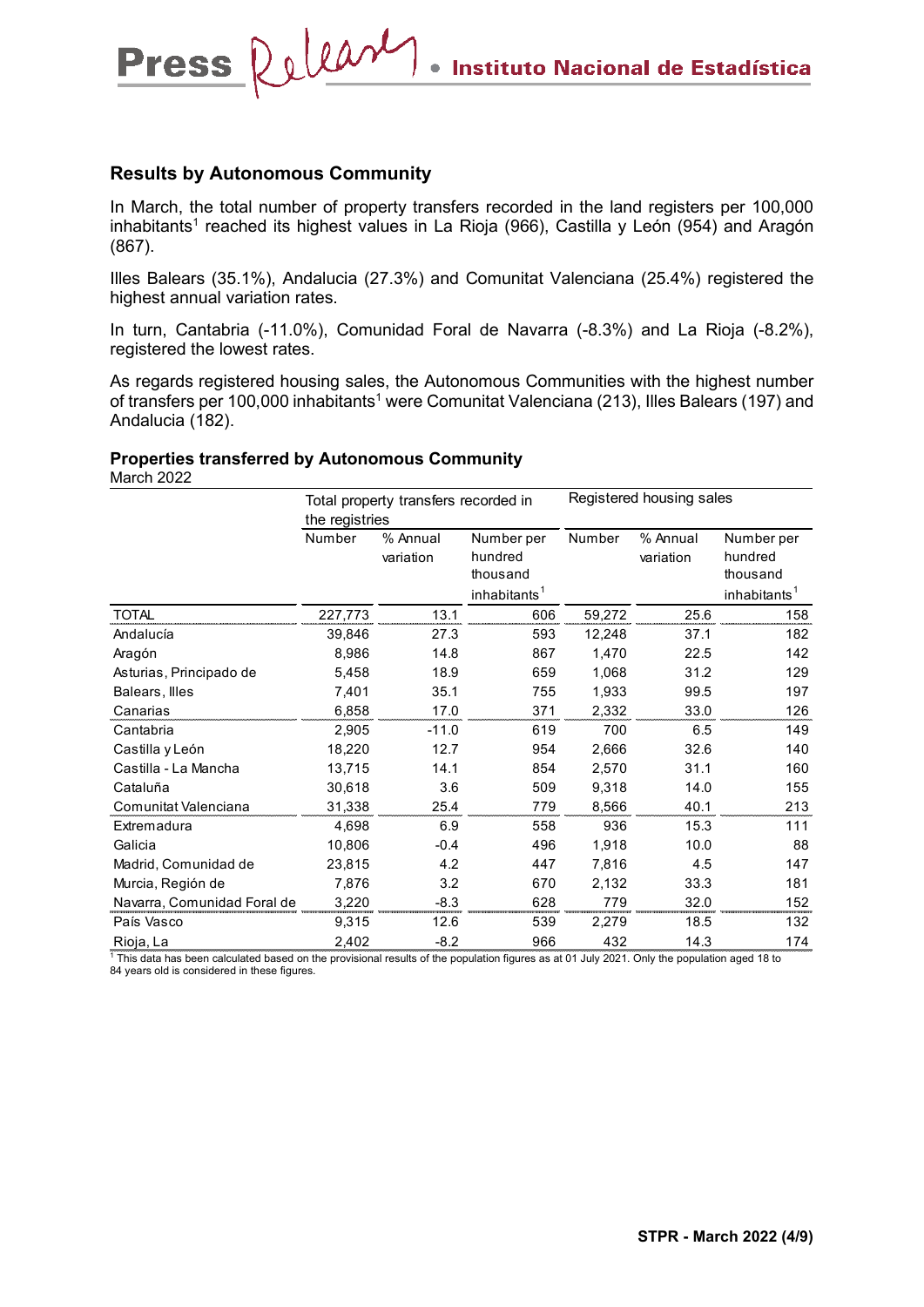The Autonomous Communities that registered the greatest annual increases in the number of housing sales in March were Illes Balears (99.5%), Comunitat Valenciana (40.1%) and Andalucia (37.1%).

In turn, the lowest increases were in Comunidad de Madrid (6.5%), Cantabria (6.5%) and Galicia (10.0%).

#### **Annual variation in the number of housing sales by Autonomous Community** March 2022. Percentage



#### **Revision and updating of data**

Data for 2022 is provisional and will be reviewed when the data for the same period of the next year is published. In other words, when the data for February 2023 is published, the finalized data for the same month in 2022 will be released.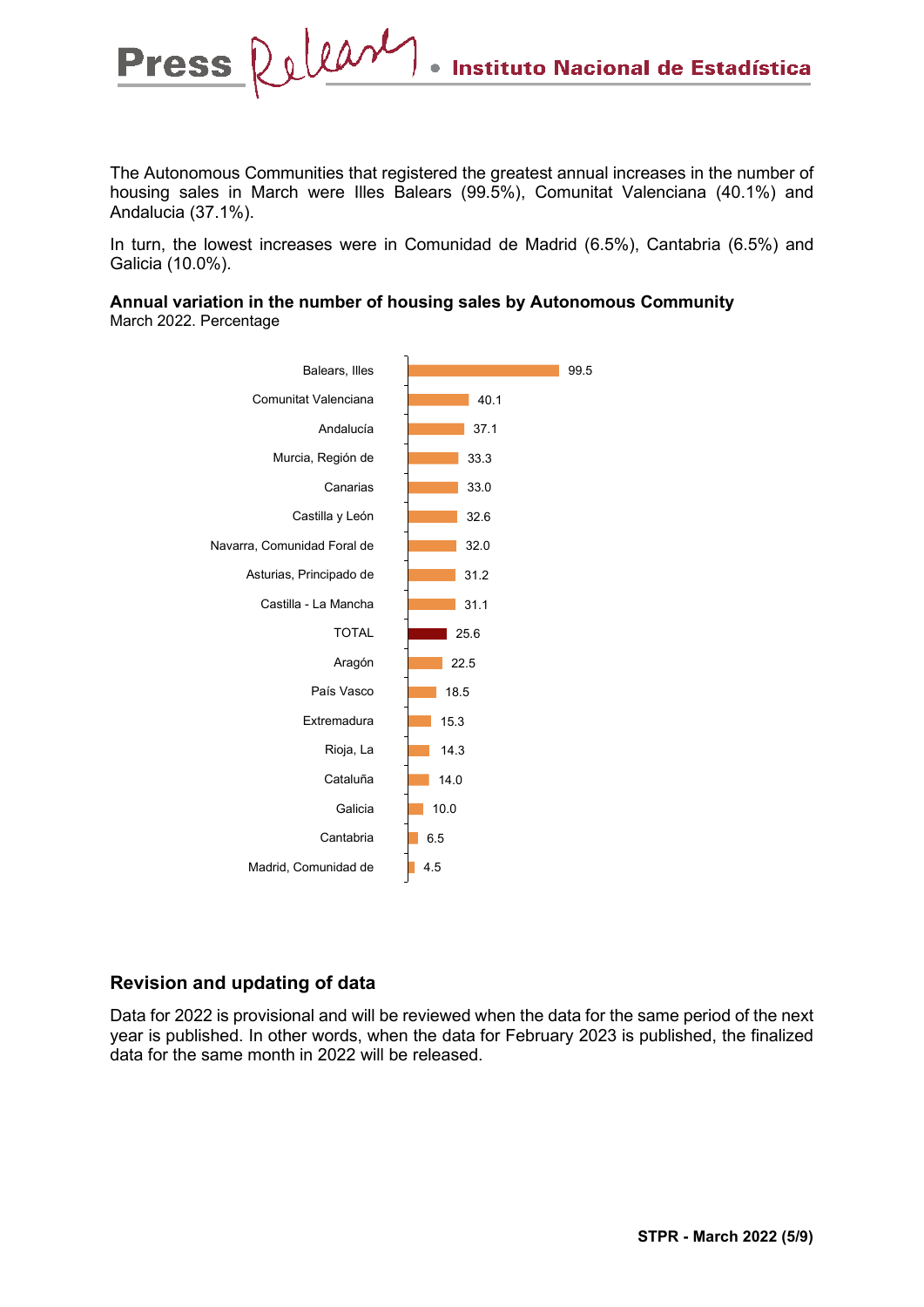### **Methodological note**

The Statistics on Transfer of Property Rights provide information on the number of rights on transfers of property during the reference month, on a national level, by province and Autonomous Community.

All information on transfers of property is taken from the information contained in the Land Registers for the whole country, by virtue of a partnership agreement signed in 2004 by both institutions.

**Type of survey:** continuous on a monthly basis

**Population scope:** registrations of transfers of property rights in the land registers

**Geographical scope:** the entire national territory, by Autonomous Community and provinces

**Reference period for the results:** the calendar month

**Reference period for the information:** the calendar month

**Classification:** sale, donation, inheritance, exchange and other property titles, of rustic and urban properties (dwellings, plots and other urban properties)

**Collection method:** administrative registers from Association of property and Mercantile registers of Spain

For more information you can access the methodology at:

[https://www.ine.es/en/metodologia/t30/t3030168\\_en.pdf](https://www.ine.es/en/metodologia/t30/t3030168_en.pdf)

And the standardised methodological report at:

<https://www.ine.es/dynt3/metadatos/en/RespuestaDatos.html?oe=30168>

INE statistics are produced in accordance with the Code of Good Practice for European Statistics, which is the basis for the institution's quality policy and strategy. For more information see the section on [Quality at INE and the Code of Best Practices](https://www.ine.es/ss/Satellite?L=es_ES&c=Page&cid=1259943453642&p=1259943453642&pagename=MetodologiaYEstandares/INELayout) on the INE website.

For further information see **INEbase: www.ine.es/en/** Twitter: **@es\_ine** All press releases at: **www.ine.es/en/prensa/prensa\_en.htm**

Press Office: Telephone numbers: (+34) 91 583 93 63 /94 08 – **gprensa@ine.es Information Area:** Telephone number: (+34) 91 583 91 00 – **www.ine.es/infoine/?L=1**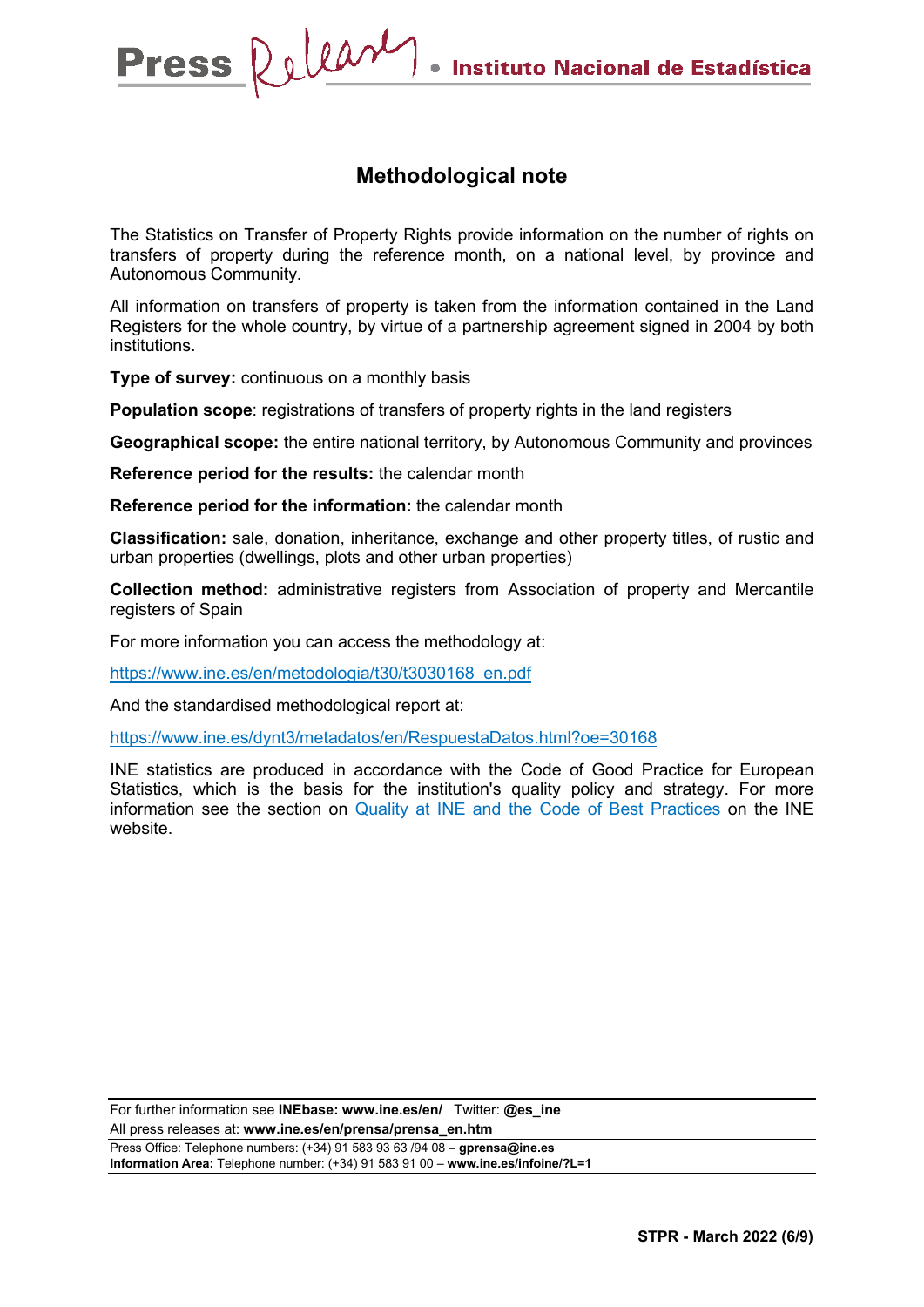Press Releary · Instituto Nacional de Estadística

# **Statistics on Transfer of Property Rights March 2022. Provisional Data**

# **STPR.1 Transfers recorded in land registers, of rustic and urban properties**

|                             | Total   | Rustic properties | Urban properties |       |                        |  |
|-----------------------------|---------|-------------------|------------------|-------|------------------------|--|
|                             |         |                   | <b>Dwellings</b> | Plots | Other urban properties |  |
| <b>TOTAL</b>                | 227,773 | 44,828            | 105,077          | 9,390 | 68,478                 |  |
| Andalucía                   | 39,846  | 6,296             | 20,770           | 2,188 | 10,592                 |  |
| Aragón                      | 8,986   | 3,644             | 2,839            | 255   | 2,248                  |  |
| Asturias, Principado de     | 5,458   | 1,620             | 2,041            | 124   | 1,673                  |  |
| Balears, Illes              | 7,401   | 1,369             | 3,071            | 296   | 2,665                  |  |
| Canarias                    | 6,858   | 753               | 3,709            | 382   | 2,014                  |  |
| Cantabria                   | 2,905   | 700               | 1,151            | 61    | 993                    |  |
| Castilla y León             | 18,220  | 7,607             | 5,302            | 806   | 4,505                  |  |
| Castilla - La Mancha        | 13,715  | 5,344             | 4,705            | 937   | 2,729                  |  |
| Cataluña                    | 30,618  | 2,898             | 15,849           | 1,538 | 10,333                 |  |
| Comunitat Valenciana        | 31,338  | 5,463             | 15,232           | 741   | 9,902                  |  |
| Extremadura                 | 4,698   | 1,600             | 1,867            | 280   | 951                    |  |
| Galicia                     | 10,806  | 2,770             | 4,213            | 333   | 3,490                  |  |
| Madrid, Comunidad de        | 23,815  | 629               | 13,936           | 630   | 8,620                  |  |
| Murcia, Región de           | 7,876   | 1,375             | 4,005            | 318   | 2,178                  |  |
| Navarra, Comunidad Foral de | 3,220   | 793               | 1,372            | 165   | 890                    |  |
| País Vasco                  | 9,315   | 1,151             | 3,993            | 229   | 3,942                  |  |
| Rioja, La                   | 2,402   | 807               | 842              | 94    | 659                    |  |
| Ceuta                       | 135     | 9                 | 82               | 5     | 39                     |  |
| Melilla                     | 161     | 0                 | 98               | 8     | 55                     |  |

## **STPR.2 Transfers of rustic properties, by type of acquisition**

|                             | Rustic properties | Sale   | Donation | Swap           | Inheritance    | Other titles   |
|-----------------------------|-------------------|--------|----------|----------------|----------------|----------------|
| <b>TOTAL</b>                | 44,828            | 16,378 | 1,974    | 269            | 17,335         | 8,872          |
| Andalucía                   | 6,296             | 2,532  | 317      | 23             | 2,290          | 1,134          |
| Aragón                      | 3,644             | 1,144  | 102      | 33             | 1,423          | 942            |
| Asturias, Principado de     | 1,620             | 428    | 42       |                | 582            | 561            |
| Balears, Illes              | 1,369             | 457    | 285      | 8              | 320            | 299            |
| Canarias                    | 753               | 316    | 35       | 2              | 233            | 167            |
| Cantabria                   | 700               | 157    | 25       | 3              | 396            | 119            |
| Castilla y León             | 7,607             | 2,637  | 295      | 45             | 3,232          | 1,398          |
| Castilla - La Mancha        | 5,344             | 2,259  | 239      | 32             | 2,136          | 678            |
| Cataluña                    | 2,898             | 852    | 76       | 16             | 1,309          | 645            |
| Comunitat Valenciana        | 5,463             | 2,328  | 198      | 12             | 2,044          | 881            |
| Extremadura                 | 1,600             | 743    | 28       | $\overline{ }$ | 582            | 240            |
| Galicia                     | 2,770             | 836    | 31       | 20             | 1,118          | 765            |
| Madrid, Comunidad de        | 629               | 249    | 25       |                | 216            | 132            |
| Murcia, Región de           | 1,375             | 567    | 97       | 8              | 401            | 302            |
| Navarra, Comunidad Foral de | 793               | 285    | 103      | 8              | 298            | 99             |
| País Vasco                  | 1,151             | 321    | 64       | 20             | 494            | 252            |
| Rioja, La                   | 807               | 263    | 11       | 18             | 259            | 256            |
| Ceuta                       | 9                 | 4      |          | $\Omega$       | $\overline{2}$ | $\overline{2}$ |
| Melilla                     | 0                 | 0      | 0        | 0              | 0              | 0              |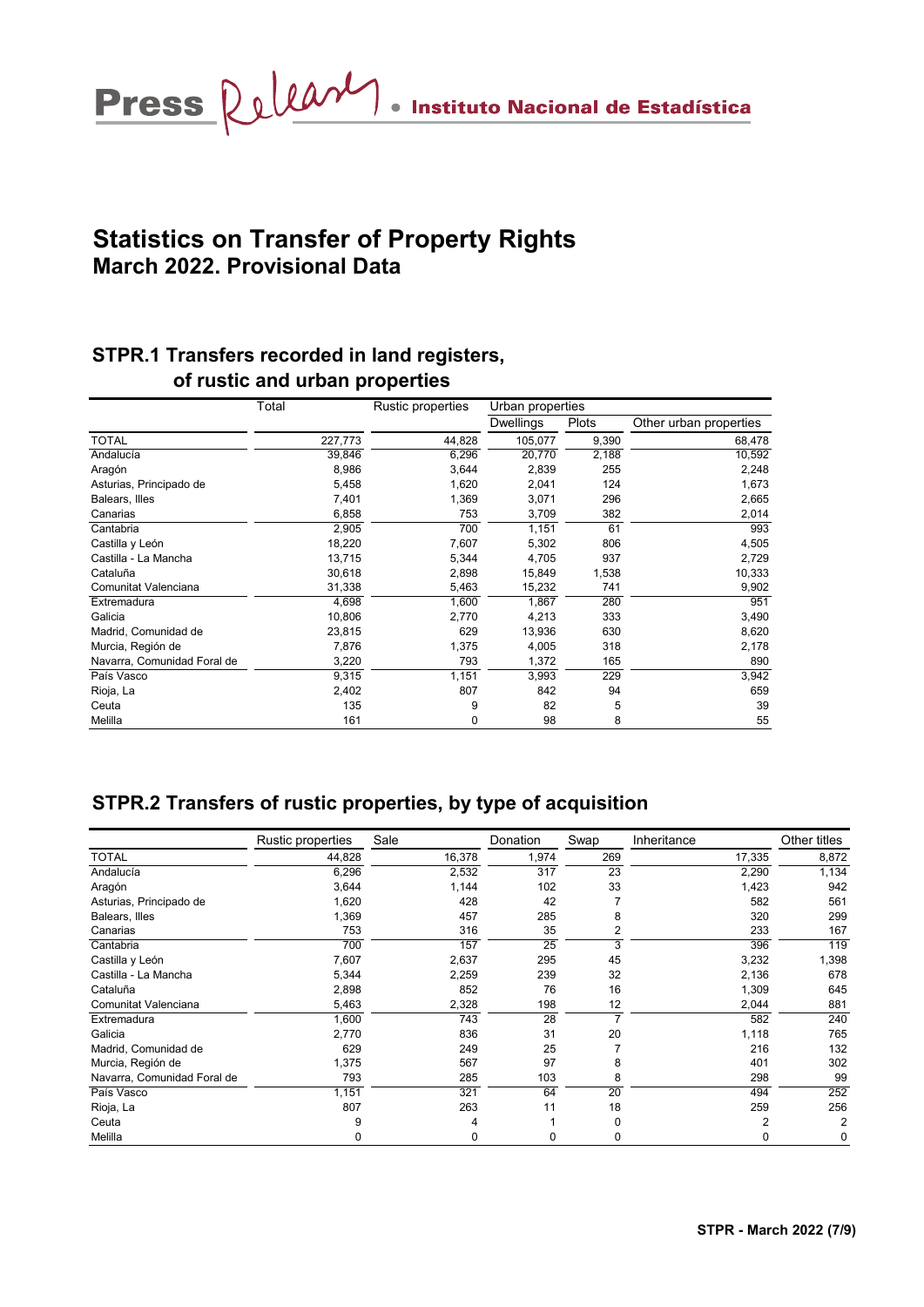# **March 2022. Provisional Data**

### **STPR.3 Transfers of urban properties, by type of acquisition**

|                             | Urban properties | Sale    | Donation | Swap | Inheritance | Other titles |
|-----------------------------|------------------|---------|----------|------|-------------|--------------|
| <b>TOTAL</b>                | 182,945          | 104,084 | 4,345    | 274  | 31,521      | 42,721       |
| Andalucía                   | 33,550           | 19,941  | 776      | 42   | 4,910       | 7,881        |
| Aragón                      | 5,342            | 2,770   | 78       | 15   | 1,205       | 1,274        |
| Asturias, Principado de     | 3,838            | 2,113   | 45       | 4    | 900         | 776          |
| Balears, Illes              | 6,032            | 3,380   | 482      | 5    | 578         | 1,587        |
| Canarias                    | 6,105            | 3,733   | 175      | 20   | 759         | 1,418        |
| Cantabria                   | 2,205            | 1,335   | 66       | 3    | 514         | 287          |
| Castilla y León             | 10,613           | 5,356   | 489      | 12   | 2,275       | 2,481        |
| Castilla - La Mancha        | 8,371            | 4,798   | 232      | 19   | 1,512       | 1,810        |
| Cataluña                    | 27,720           | 16,356  | 334      | 50   | 4,904       | 6,076        |
| Comunitat Valenciana        | 25,875           | 14,694  | 614      | 21   | 4,407       | 6,139        |
| Extremadura                 | 3,098            | 1,615   | 41       | 12   | 826         | 604          |
| Galicia                     | 8,036            | 3,772   | 67       | 11   | 1,769       | 2,417        |
| Madrid, Comunidad de        | 23,186           | 13.795  | 509      | 28   | 3,278       | 5,576        |
| Murcia, Región de           | 6,501            | 3,304   | 199      | 9    | 805         | 2,184        |
| Navarra, Comunidad Foral de | 2,427            | 1,393   | 65       | 5    | 537         | 427          |
| País Vasco                  | 8,164            | 4,735   | 124      | 10   | 1,862       | 1,433        |
| Rioja, La                   | 1,595            | 824     | 46       | 2    | 420         | 303          |
| Ceuta                       | 126              | 73      | 2        | 0    | 20          | 31           |
| Melilla                     | 161              | 97      |          | 6    | 40          | 17           |

## **STPR.4 Transfers of dwellings, by type of acquisition**

|                             | <b>Dwellings</b> | Sale   | Donation | Swap           | Inheritance | Other titles |
|-----------------------------|------------------|--------|----------|----------------|-------------|--------------|
| <b>TOTAL</b>                | 105,077          | 59,272 | 2,420    | 133            | 19,649      | 23,603       |
| Andalucía                   | 20,770           | 12,248 | 498      | 18             | 3,512       | 4,494        |
| Aragón                      | 2,839            | 1,470  | 45       | 6              | 621         | 697          |
| Asturias, Principado de     | 2,041            | 1,068  | 22       | 2              | 571         | 378          |
| Balears, Illes              | 3,071            | 1,933  | 215      | 0              | 309         | 614          |
| Canarias                    | 3,709            | 2,332  | 103      | 13             | 496         | 765          |
| Cantabria                   | 1,151            | 700    | 36       | 0              | 271         | 144          |
| Castilla y León             | 5,302            | 2,666  | 228      |                | 1,194       | 1,207        |
| Castilla - La Mancha        | 4,705            | 2,570  | 122      | 6              | 917         | 1,090        |
| Cataluña                    | 15,849           | 9,318  | 172      | 36             | 2,902       | 3,421        |
| Comunitat Valenciana        | 15,232           | 8,566  | 369      | 13             | 2,821       | 3,463        |
| Extremadura                 | 1,867            | 936    | 21       |                | 572         | 337          |
| Galicia                     | 4,213            | 1,918  | 40       | 3              | 1,049       | 1,203        |
| Madrid, Comunidad de        | 13,936           | 7,816  | 317      | 20             | 2,321       | 3,462        |
| Murcia, Región de           | 4,005            | 2,132  | 120      | $\overline{2}$ | 478         | 1,273        |
| Navarra, Comunidad Foral de | 1,372            | 779    | 30       |                | 329         | 233          |
| País Vasco                  | 3,993            | 2,279  | 55       |                | 1,022       | 636          |
| Rioja, La                   | 842              | 432    | 25       |                | 232         | 153          |
| Ceuta                       | 82               | 46     |          | 0              | 14          | 21           |
| Melilla                     | 98               | 63     |          |                | 18          | 12           |